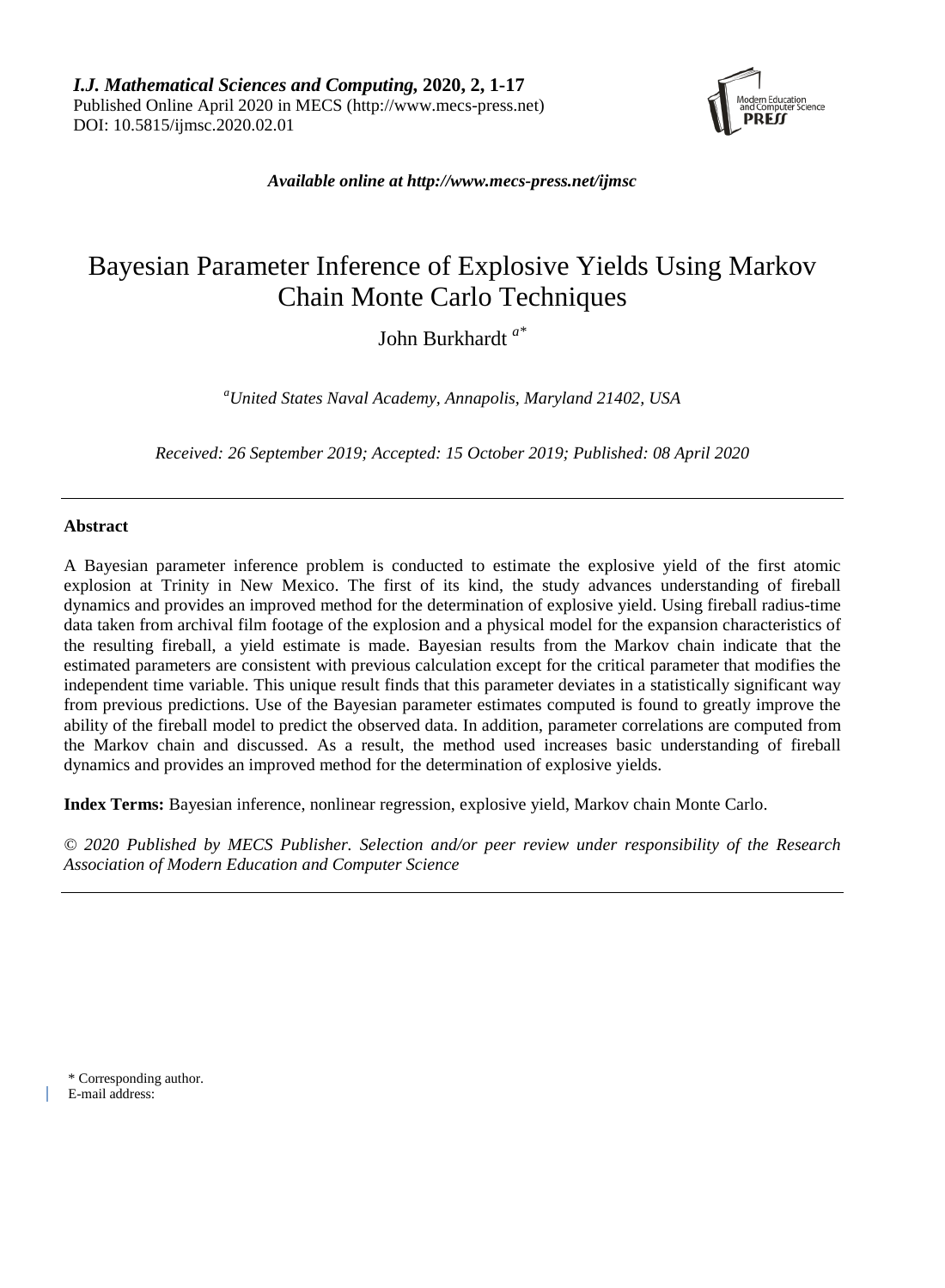### **1. Introduction**

G.I. Taylor famously estimated the classified yield, *E*, of the 1945 nuclear explosion at Trinity, New Mexico, using nothing but images publicly released by the U.S. Army into the open media [1] (Fig. 1).



Fig. 1. A single movie frame showing the fireball created by the first nuclear explosion at Trinity, New Mexico, including time stamp and length scale.

Published with both a time stamp and length scale, Taylor was able to use the images, in conjunction with his theoretical time-dependent model of the hydrodynamics fireball radius [2, 3], to provide an accurate estimate of the weapon's explosive yield of 16.8 kT. His hydrodynamic model predicted the fireball radius, *R*, as a function of time, t, in terms of a non-dimensional constant he computed, S, the estimated undisturbed density of air at Trinity,  $\rho_0$ , and the unknown explosive yield, E,

$$
R(t;E) = St^{2/5} E^{1/5} \rho_0^{-1/5}
$$
 (1)

This result, independently presented by other authors [4] established the unique dependence of the fireball's radius on the 2/5<sup>th</sup> power of time. The approach pioneered by Taylor to estimate explosive yield has since been applied numerous times and validated using independent measurements of explosive yields.

Taylor's, and all subsequent analyses, considered the time-radius model to depend on only one parameter, *E*, assuming fixed values for the exponents and model parameters *S* and  $\rho_0$ . In contrast to this one-parameter approach, the current study considers all of the parameter in equation 1, other than the measured values *R*, *t* and  $\rho_0$ , as unknown parameters to be determined. In addition, this study employs a Bayesian approach to nonlinear regression for determination of the unknown parameters and provides a detailed Bayesian analysis of the Trinity data using Markov chain Monte Carlo (MCMC) techniques. These results are compared with the original model, equation 1.

Ultimately, it is the objective of this Bayesian analysis is to determine the joint probability density function (pdf) of these free parameters, most specifically yield, *E*, so as to better match and interpret the experimental data available. Such an analysis will offer greater insight into the parameters values as well as their interdependence. The specific definitions chosen for these parameters are defined in equation 2,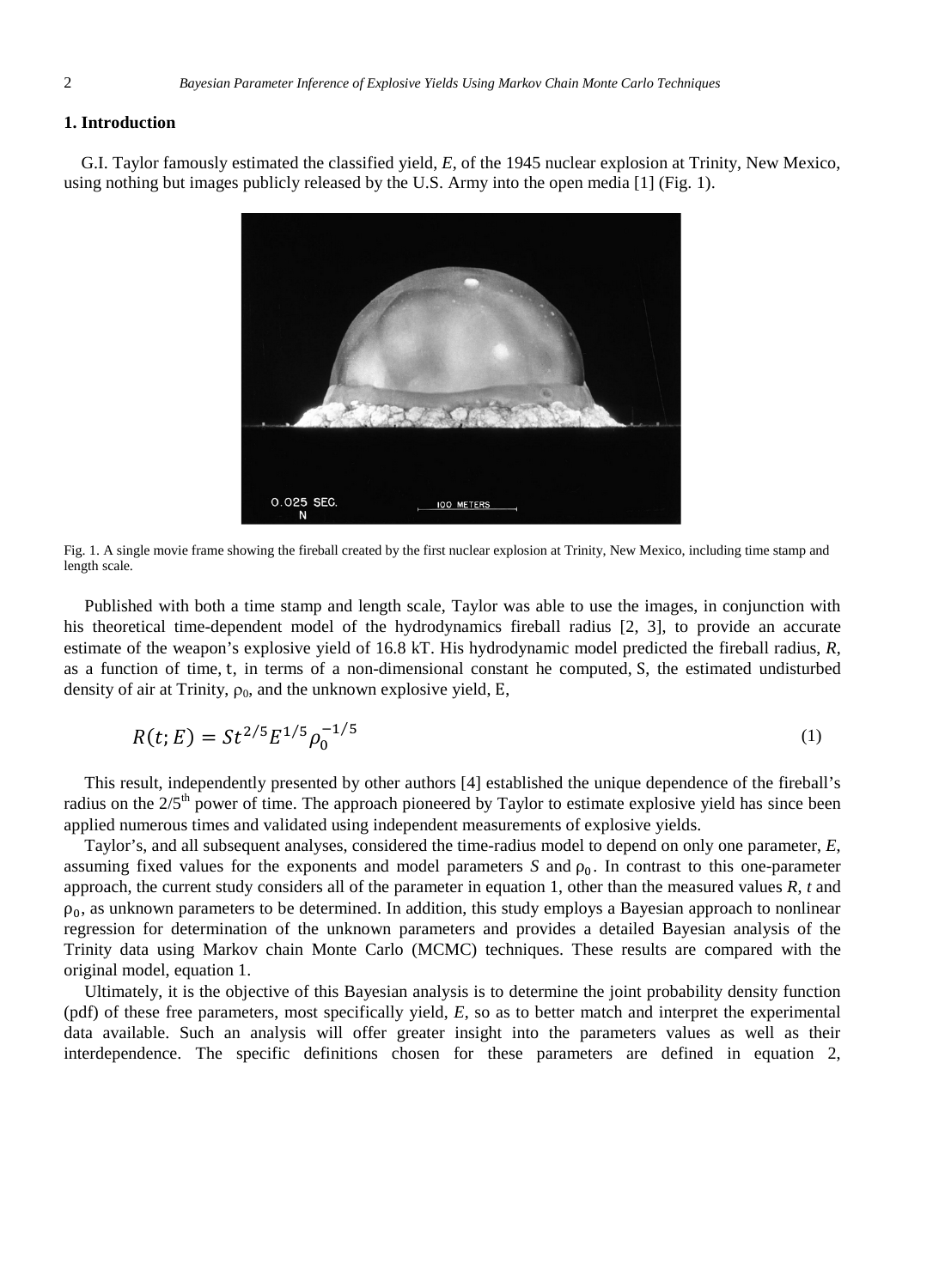$$
R(t) = St^a E^b \rho_0^{-c}
$$
 (2)

Well-known nonlinear regression techniques [5, 6] based on frequentist statistics exist are capable of determining these unknown parameters using the measured time-radius data. The frequentist approach, however, provides only a limited amount of information about the parameters. This is because traditional regression analysis assumes the parameters to be fixed, exact values, while the measured data are random variables dependent on these parameters. While useful, this statistical model of the data provides only limited information about the parameters. Specifically, this approach provides directly point estimates of the parameters. Higher order statistical moments of the parameters, such as standard deviations, allowing for the generation of confidence intervals, can also be computed but require further assumptions about the distribution of error in the data. In addition, no information is typically returned about inter-parameter relationships, such as statistical correlations, which would lend greater insight into the parameters and their effects on the fireball.

In contrast, Bayesian regression assumes that both the parameters and the measured radii are random variables. In this study, the statistical model used for the data  $R_i$  assumes this randomness results from an additive noise term whose statistics can be determined by the Bayesian analysis. Consequently, the Bayesian model requires a sixth parameter to characterize the statistics of *R*, to which we will assign the random variable  $\epsilon$ . For convenience the model parameters will be grouped in the parameter set  $\boldsymbol{\theta} = \{S, E, a, b, c, \epsilon\}.$ 

Assuming that the parameters are random variables, rather than fixed quantities, allows us now to ask directly about their statistics, not just mean values and confidence intervals. Specifically, we are now considering the joint statistics of the parameters, θ, conditioned on the measured data set, *R*. This is significant because the parameters' resulting joint pdf contains all of the parameters' statistical information including all higher order statistical moments and correlations.

The objectives of this analysis are to provide improved estimates of the parameters which impact the fireball radius model (equation 2) and their interdependencies, through which an improved understanding of fireball dynamics can be developed as well as an improved method for the determination of explosive yields. Model parameter estimates and their complete statistics will be determined using a Markov chain Monte Carlo (MCMC) simulation whose output provides an estimate of the parameter's joint pdf. MCMC simulations provide this estimate by individually sampling numerous parameter sets from the space of all possible parameter combinations in proportion to their likelihood of occurrence using Bayes Theorem.

#### **2. Nonlinear Regression**

Parameter inference, and regression analysis in particular, represents a core application of statistical science [7, 8, 9]. Its development using a frequentist approach is described below and, importantly, its similarities and differences with Bayesian regression are discussed. Despite their similarities, the differences between frequentist and Bayesian regression are significant and important to understand.

The objective of all regression analysis is, given a system model with unknown parameter  $\theta = (\theta_1, ..., \theta_n)$ ,  $\mathbf{\Theta} \subset \mathbb{R}^p$ , and often noisy observations, is to determine estimates of the model parameters,  $\hat{\theta} = (\hat{\theta}_1, ..., \hat{\theta}_p)$ , as well as statistical information about their expected variation and possible interdependence. This primarily occurs for one of two reasons: to develop a model relationship between a dependent variable  $\mathbf{y} = (y_1 \dots y_n)$  $\mathbb{R}^n$ , and an independent variable,  $\mathbf{x} = (x_1 \dots x_n)$ ,  $\mathbf{x} \in \mathbb{R}^n$ , for the purpose of predicting system behavior for other, unobserved, dependent variable values, or; to gain insight into the characteristics of the observed system through interpretation of the determined parameter values and their statistical characteristics.

The inference of the parameters  $\theta$  using regression techniques is based on either a frequentist or Bayesian statistical foundation [10]. In the frequentist approach probabilities are thought of as limiting frequencies based on a hypothetical, infinite or asymptotic sample. In contrast, the Bayesian approach views probabilities as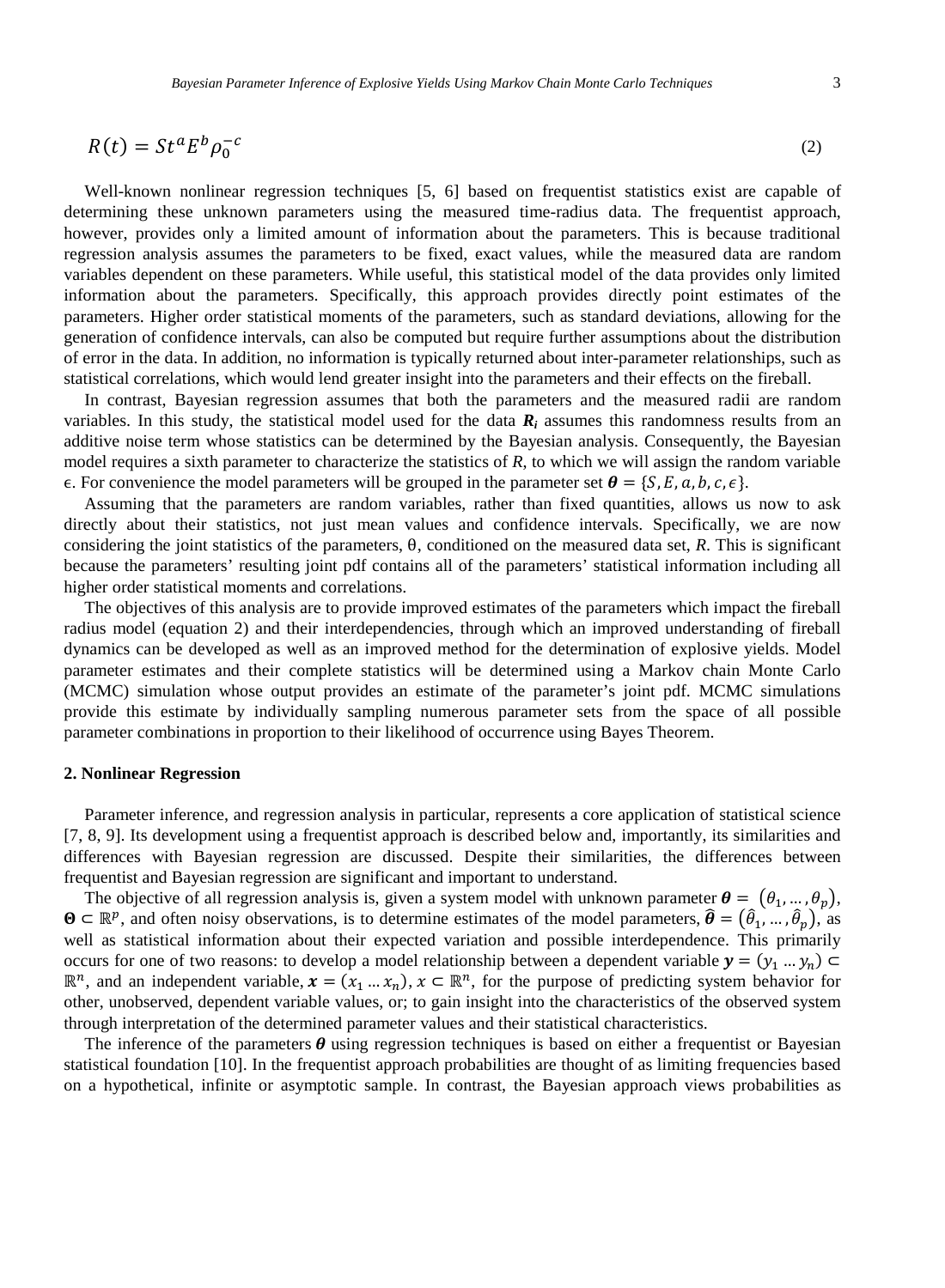subjective and are interpreted as conditioned on the information available [11]. In either approach, often the primary aim is to provide point estimates or "best guesses" for the unknown parameters,  $\hat{\theta}$ , and corresponding interval estimates that provide reasonable ranges for the unknown parameters given the data.

While having similar objectives, the frequentist and Bayesian approaches to regression are fundamentally dissimilar. The frequentist framework for regression assumes the model parameters,  $\theta$ , are unknown but fixed, nonrandom quantities. Consequently, no probabilistic conclusions can be drawn about frequentist parameters. The estimated parameter values are still uncertain but this uncertainty arises from the random nature of the observations,  $\bf{y}$ . Probabilistically, the frequentist approach models the observations,  $\bf{y}$ , as elements of a random variable Y, dependent on the model parameters  $\theta$ , a relationship which can be defined by the conditional probability density function,  $p(y|\theta)$ . While useful, this statistical model of the data is limited in the information it can provide. Treating the unknown parameters as fixed constants masks much of the information about their variability and interdependence.

In contrast to the frequentist approach, Bayesian regression assumes that both the parameters,  $\theta$ , and the measured observations, *y*, are random variables. This assumption allows us to naturally ask directly about the statistics of the parameters, not point and interval estimates. Statistically, we are now considering the joint statistics of the parameters,  $\theta$ , conditioned on the observations,  $\gamma$ , represented by the joint conditional probability density function,  $p(\theta|\mathbf{y})$ . This is significant because the probability density function.,  $p(\theta|\mathbf{y})$ , contains all of the parameters' statistical information including all higher order statistical moments and interdependences.

Several formulations of both the frequentist and Bayesian approach to regression are available, however, the most encountered techniques employ likelihood functions. Likelihood functions are functions of the model parameters, given specific observed data, that measure the plausibility that a system with the specified parameters generated the observed data. It is functionally identical to the frequentist description of the data,  $p(\mathbf{y}|\boldsymbol{\theta})$ , with the important difference that the likelihood, L, is a function of the random variable  $\boldsymbol{\theta}$  not the observed data y. To emphasize this dependence the likelihood is written as an explicit function of  $\theta$ 

$$
L(\boldsymbol{\theta}) = p(\mathbf{y}|\boldsymbol{\theta})
$$

or, for both computational and mathematical convenience, as the log likelihood,

$$
l(\boldsymbol{\theta}) = log(L(\boldsymbol{\theta}))
$$

Development of the likelihood function is identical for both the frequentist and Bayesian approaches. Consider a nonlinear regression model

$$
y_i = g(x_i, \boldsymbol{\theta}) + e_i \quad i = 1 \dots n
$$

where g is a known function of the known, nonrandom, independent variable,  $\mathbf{x} = (x_1, ..., x_n)$  and the random model parameter  $\boldsymbol{\theta} = (\theta_1, ..., \theta_p)$ . In addition,  $\mathbf{y} = (y, ..., y_n)$  is the dependent random variable and  $\mathbf{e} =$  $(e_1, ..., e_n)$  is the random error associated with the observations, **y**. If the random errors are assumed independent and identically distributed (i.i.d.) as Normal,  $N(0, \sigma^2)$ 

$$
L(\boldsymbol{\theta}) = \prod_{i=1}^{n} \frac{1}{\sqrt{2\pi}\sigma} exp\left\{-\frac{\left(Y_i - g(x_i, \boldsymbol{\theta})\right)^2}{2\sigma^2}\right\} = \left(\frac{1}{\sqrt{2\pi}\sigma}\right)^n exp\left\{-\sum_{i=1}^{n} \frac{\left(Y_i - g(x_i, \boldsymbol{\theta})\right)^2}{2\sigma^2}\right\}
$$

and the log likelihood is,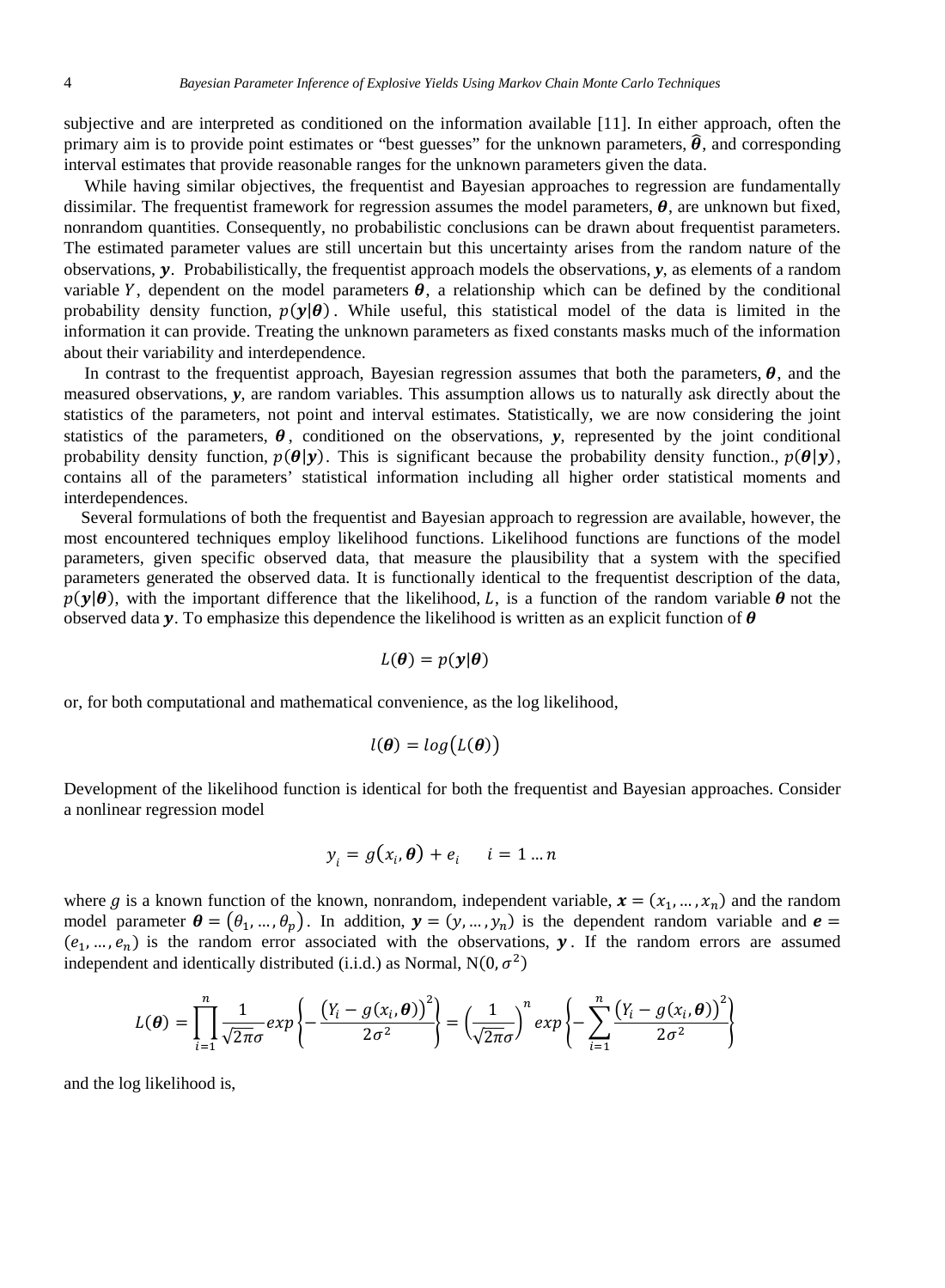$$
l(\boldsymbol{\theta}) = -n \log(\sigma) - \frac{1}{2\sigma^2} \sum_{i=1}^n (Y_i - g(x_i, \boldsymbol{\theta}))^2
$$
\n(3)

From equation 3 it can be seen that maximizing the likelihood is the same as minimizing the residual square error or  $RSE(\theta)$ ,

$$
RSE(\boldsymbol{\theta}) = \sum_{i=1}^{n} (Y_i - g(x_i, \boldsymbol{\theta}))^2
$$
\n(4)

So, under the i.i.d. Normality assumption, the frequentist maximum likelihood estimator (*MLE*) is the same as the frequentist least square estimator  $(LS)$ . Depending on the form  $g$  takes values for the best estimate,  $\hat{\theta} = \hat{\theta}_{MLE} = \hat{\theta}_{LS}$ , can then be determined analytically or numerically. For a Bayesian regression the same likelihood function is minimized (equation 3) which, as with the frequentist approach, is identical to maximizing the *RSE* (equation 4).

#### **3. Bayesian Regression**

Bayesian regression differs from maximum likelihood regression. Its objective is to determine the parameters' conditional pdf,  $p(\theta|y)$ , which can be expressed using Bayes Law [13]

$$
p(\theta|\mathbf{y}) = \frac{p(\mathbf{y}|\theta)p(\theta)}{p(\mathbf{y})}
$$
\n(5)

where our desired distribution,  $p(\theta|\mathbf{y})$ , is the posterior distribution,  $p(\mathbf{y}|\theta)$  is the likelihood distribution,  $p(\theta)$ is the prior distribution, and  $p(y)$  is a normalization factor [14], effectively the marginal distribution of *y* computed by integrating the numerator over the model parameter space,  $\theta \in \Theta$  [14]. The posterior distribution is significant in that it provides a complete description of the model parameter statistics conditioned on the given data  $\gamma$  including all moments and correlations. The likelihood distribution characterizes the probability that parameter set  $\theta$  generated the observed data set  $\gamma$ . Existing knowledge about the parameters can be incorporated into the model through the prior distribution,  $p(\theta)$ , which characterizes the probability that a particular parameter set  $\theta$  will occur.

Analytical, closed form representations for the posterior distribution can be determined most directly when the posterior and prior are in the same probability distribution family [14]. Termed conjugate distributions or a conjugate prior, this choice is often driven by analytical convenience rather than modeling accuracy. The simplest example of conjugacy would be the scenario where the prior distribution, likelihood and therefore the posterior distribution are Normally distributed. Unfortunately, in nonlinear regression, conjugate distributions are rarely available beyond the linear model.

In most common regression situations, the posterior distribution is estimated numerically by sampling sets  $\theta_i$  from the distribution  $p(y|\theta)p(\theta)$  after statistical models for the likelihood and prior distributions are defined. The parameter values drawn from the joint probability density function are typically determined using a Markov Chain Monte Carlo (MCMC) simulation employing the Metropolis algorithm [15] or its variant the Metropolis-Hastings algorithm [16]. The algorithm works by exploring the parameter space, computing posterior values, while randomly sampling more and more likely parameter sets. The result is an overall movement of the parameter choices toward the peak of the distribution and an ultimate estimate of the most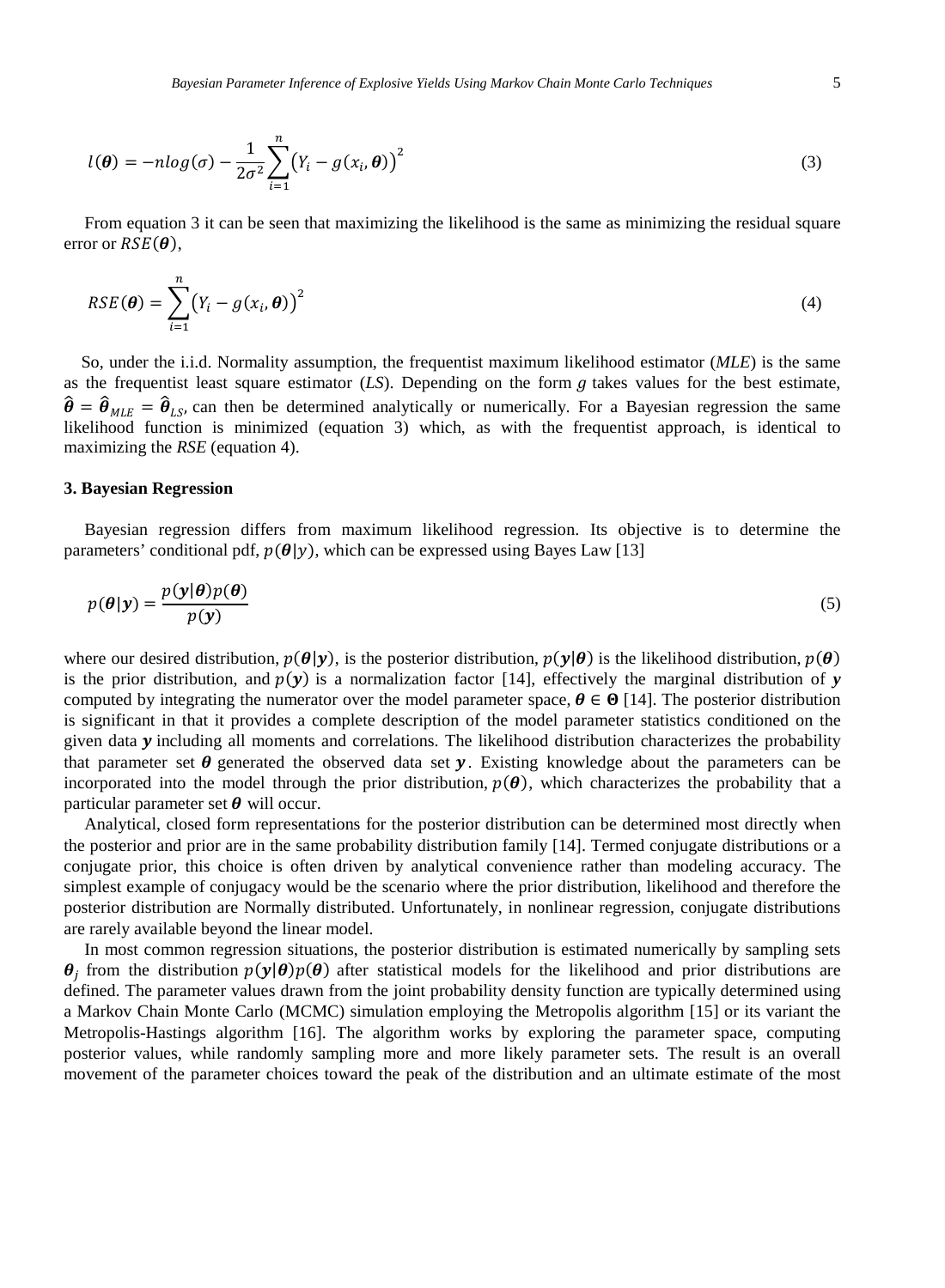likely parameters termed the maximum a-posteriori (*MAP*) parameters,  $\hat{\theta}_{MAP}$ . Essentially the mode of the distribution, the *MAP* is the parameter set most representative of the best fit parameters.

#### **4. Markov Chain Monte Carlo**

The objective of Bayesian regression is to determine the posterior distribution of the parameters  $\theta$  (equation 5). This is possible analytically in only rare cases. Consequently, it is customary to resort to numerical methods to approximate the posterior distribution. The most common method for accomplishing this is the Markov chain Monte Carlo method (MCMC) which provides point estimates of the posterior distribution through a random Markov sampling process. The method works by computing the posterior distribution at random locations in the parameter space  $\Theta$ . This is accomplished by randomly selecting locations in the parameter space  $\theta_i$  and computing the values of the likelihood function and prior distribution at those locations. The corresponding value of the posterior distribution can then be simply calculated by multiplying the two together (equation 5). The result of the sampling is a list, or chain, of parameter sets  $\theta_i$  whose termination is determined by one of several convergence criteria.

MCMC sampling is done sequentially with the statistical distribution of the next parameter set  $\theta_{i+1}$  only dependent on the current value  $\theta_i$  resulting in the sequence's Markov characteristics. Generation of a Markov chain representative of the posterior distribution,  $p(\theta|\mathbf{y})$ , is accomplished using the Metropolis-Hastings algorithm. The algorithm works by first generating a proposal parameter set,  $\theta_{i+1}$ , by adding a random displacement, or jump, in the parameter space,  $\Theta$ , to the current parameter set  $\theta_j$  using a proposal distribution. If the ratio of the proposed posterior value to the current posterior value is greater than the value of a uniformly distributed random number between 0 and 1, the parameter set  $\theta_{i+1}$  is added to the Markov chain. If lower, the proposed parameter set is rejected and the current parameter set  $\dot{\theta}_i$  is added again to the end of the chain.

In addition to its simplicity, the Metropolis-Hastings algorithm is valuable because it avoids the need to calculate the Bayesian normalization factor in equation 5. This is because when deciding whether or not the magnitude of the posterior distribution of one parameter set is greater than another, the ratio of the posterior values is considered rather than their difference. This is significant because the normalization factor can be difficult to compute in problems with many parameters, even numerically. In addition, this allows for great flexibility when defining the likelihood and prior distributions because their normalization is not required.

### **5. Bayesian Parameter Estimation**

A Bayesian analysis of the Trinity time-radius data used by Taylor (App. A) has been conducted to estimate the parameters in the time-radius fireball expansion model and their interdependence. In this Bayesian regression application [15, 16] the likelihood distribution is chosen to be the negative of the residual square error,  $RSE(\theta)$ . Specific to this application,

$$
RSE(\boldsymbol{\theta}) = \sum_{i=1}^{n} (R_i - R(t_i, \boldsymbol{\theta}))^2
$$

where  $R_i$  is the measured fireball radius at time  $t_i$  and  $R(t_i; \theta)$  is the radius predicted by the model, equation 2, at time  $t_i$  using parameter set  $\theta$ . Because  $\theta$  is a random variable so is the residual sum of the square error, *RSE*. For this study the likelihood is assumed to be Normally distributed with zero mean and standard deviation  $\epsilon$ ,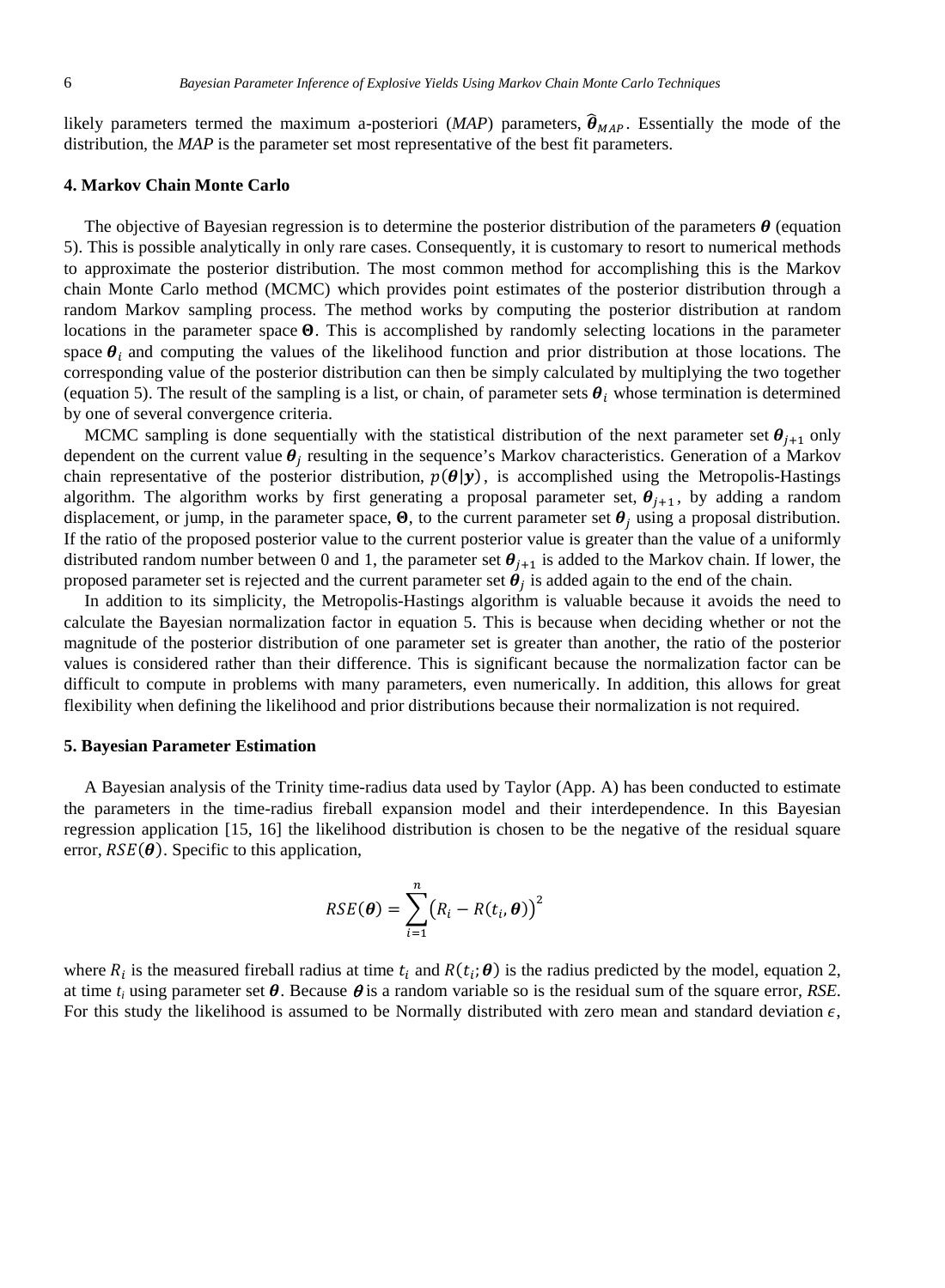$$
RSE \sim N(0, \epsilon^2)
$$

peaking when the fit is perfect,  $S = 0$ , and decreasing from there. Strictly speaking this is not a valid p.d.f. because the residual square error is never negative and therefore the distribution is not properly normalized. This is, however, acceptable because neither of the Metropolis algorithms require the normalization of the posterior distribution for the computation of the Markov chain and, consequently, neither do the parameter's pdfs.

For the prior distributions it is argued that the individual parameter values will be distributed smoothly and symmetrically about their mean value. As a result, the parameters are assumed to be distributed as a multivariate Normal distribution with mean,  $\vec{\theta}_{pr}$  where the subscript *pr* indicates prior information,

$$
\overline{\boldsymbol{\theta}}_{pr} = \left\{ \overline{S}_{pr}, \overline{a}_{pr}, \overline{b}_{pr}, \overline{c}_{pr}, \overline{E}_{pr}, \overline{\epsilon}_{pr} \right\}
$$
(6)

Because few details are known about the statistical relationship between the parameters a priori, their distributions are assumed to be statistically independent of one another and, consequently, uncorrelated, resulting in an assumed, diagonal, prior covariance matrix,  $\Sigma_{pr}$ ,

|             |  |  | $\left[ \begin{matrix} \sigma_{prS}^2 & 0 & 0 & 0 \ 0 & \sigma_{pra}^2 & 0 & 0 \ 0 & \sigma_{prb}^2 & 0 & 0 \ 0 & 0 & \sigma_{prc}^2 & 0 \ 0 & 0 & 0 & \sigma_{prc}^2 & 0 \ \end{matrix} \right]$ |  |
|-------------|--|--|---------------------------------------------------------------------------------------------------------------------------------------------------------------------------------------------------|--|
| $\sim_{pr}$ |  |  |                                                                                                                                                                                                   |  |
|             |  |  |                                                                                                                                                                                                   |  |
|             |  |  | $\sigma_{prE}^2$                                                                                                                                                                                  |  |

(7)

As with the statistical model of the residual square error, *RSE*, the prior distribution is also defined for unrealistic negative values. This inconsistency is unimportant, however, for the same reason given for *RSE*.

#### **6. Markov Chain Monte Carlo Computations**

The Markov chain simulations presented were generated using MATLAB and some elementary functions from its Statistics and Machine Learning Toolbox. All computations took no more than a few minutes when performed on a standard desktop computer. The algorithms employed are straight forward and required no special software or hardware beyond that listed above. While MATLAB was used, the calculations could be easily executed using any number of other software packages or applications. The details of the Metropolis-Hastings algorithm and its implementation are discussed below.

The fundamental objective of the algorithm is to sample the model's parameter space  $\Theta$  and compute the posterior distribution. Each sample of  $\theta \in \Theta$  drawn from the parameter space contains six values, one for each parameter in the set. Individually, the values of the parameters  $\theta_i$  drawn occur with the statistical characteristics of the underling joint conditional density function (posterior distribution)  $p(\theta|R)$ . This includes the frequency with which individual values are observed as well as any correlations that exist between them. Therefore, drawing samples,  $j = 1 ... L$ , provides an estimate of the underlying joint probability density. Theory predicts that as the number of samples approaches infinity,  $L \to \infty$ , the estimated parameter distribution will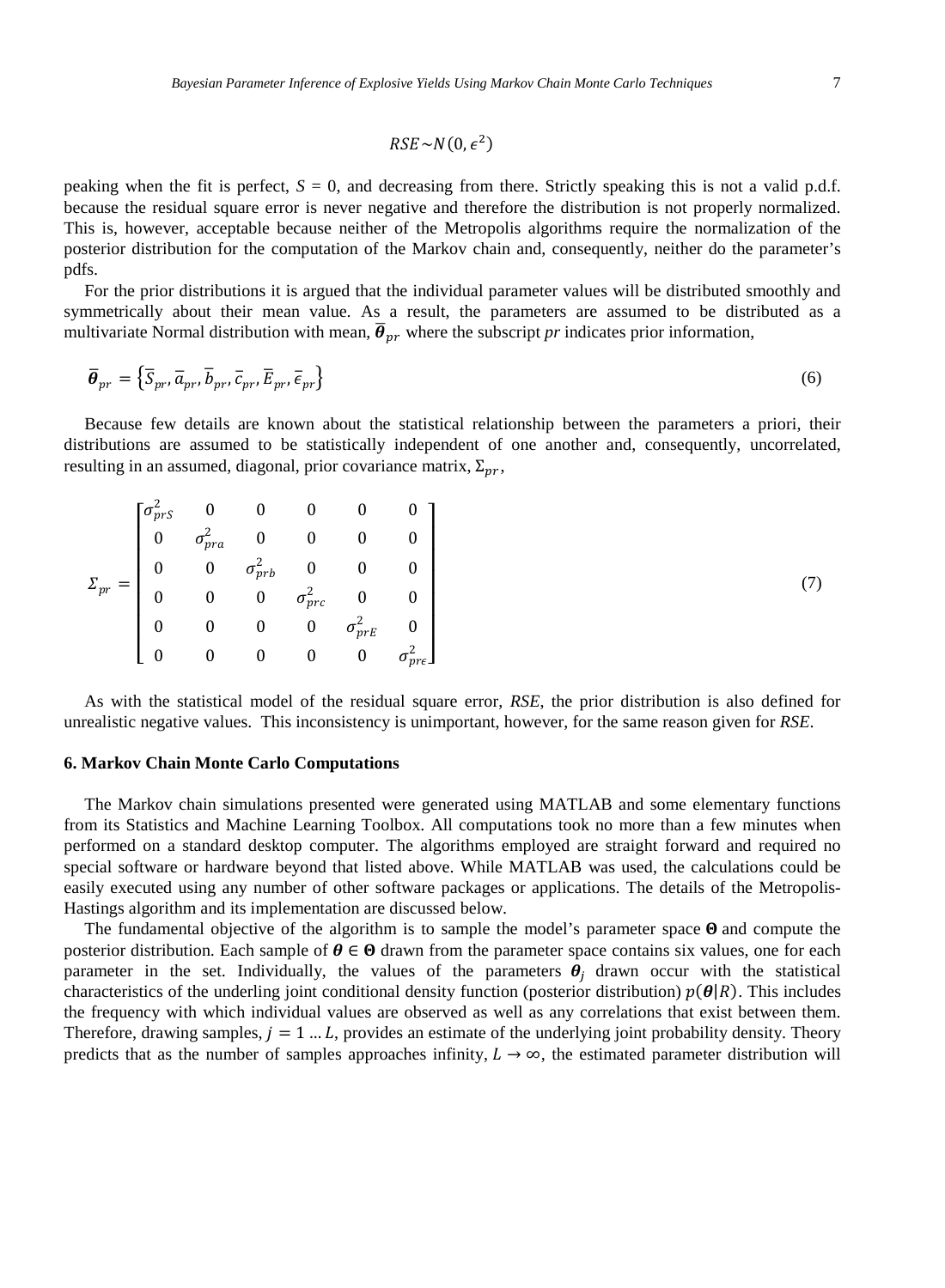converge to the theoretical distribution,  $p(\theta|R)$ . Consequently, the result of the sampling is an estimate of  $\theta$ 's six-dimensional joint pdf for the parameters *S*, *E*, *a*, *b*, *c*, and  $\epsilon$ .

In this study, the proposal distribution is assumed to be a six-dimensional, multivariate, Normal distribution with the mean value being the current parameter set  $\theta_i$  and with covariance matrix,  $\Sigma_n$ , characterizing the parameter jump statistics and their correlations. As with the prior distribution, the proposal's covariance is unknown. Therefore, out of necessity, the individual parameters are assumed to be statistically independent, resulting in a diagonal proposal covariance matrix, where the subscript *p* indicates proposal information,

|  | $\tau_{pa}^2$ | $\sigma_{pb}^2$ $\sigma_{pc}^2$<br>$r_{pE}^2$ |
|--|---------------|-----------------------------------------------|

(8)

This deficiency is improved upon by updating the proposal covariance adaptively using a portion of the Markov chain itself, as described below. Updating in this way results in a fully populated proposal covariance matrix during the later stage of the Markov chain. As a result, parameter proposals are more likely to be accepted, improving the efficiency of the algorithm's search for the peak of the posterior distribution.

In total, the Markov chain can be displayed as a series of staircase traces, each tracking the values of a single parameter in the chain. The result at each step in the Markov chain is a series of six numbers, one for each of the parameters. An example of the initial 6000 steps of a posterior distribution's Markov chain is shown in Fig. 2. Accepted proposal parameter sets are indicated by horizontal steps while retained current parameter sets results in vertical steps.



Fig. 2. Initial 6000 steps of Markov chain.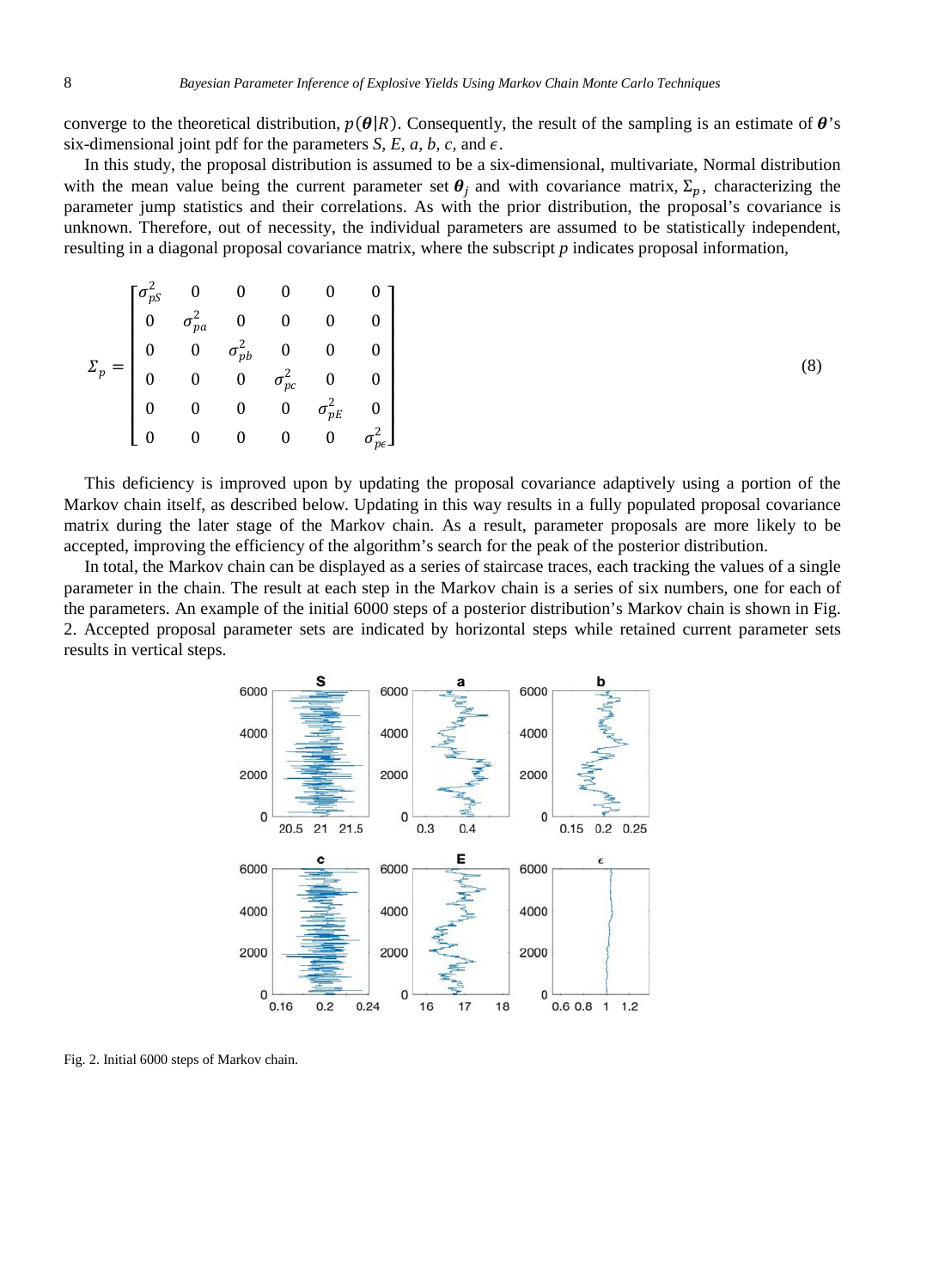In principle, the chain shown contains all of the statistical information about the parameters including mean values and correlations. This information is very difficult to ascertain from the Markov chain directly so typically the statistics of the individual parameters are displayed using their marginal distributions in the form of histograms. The marginal distribution histograms for the 6000 step Markov chain in Fig. 2 are shown in Fig. 3.



Fig. 3. Marginal distribution histograms of the 6000 step Markov chain.

Correlation information, is even more difficult to ascertain from a visual inspection of the Markov chain and is better understood through inspection of the chain's covariance and correlation matrices.

#### **7. Metropolis Algorithm Implementation**

The technique outlined above has, with great consistency, been used to estimate the posterior distribution of the parameter set,  $\theta = \{S, E, a, b, c, \epsilon\}$ , and therefore Taylor's model parameters (2), using the fireball data associated with a number of nuclear explosions. To demonstrate the technique the results for the analysis of the Trinity explosion are presented. The total radius-time data set available is composed of 25 radius-time pairs (App. A).

Implementing the technique first required the selection of mean values and variances for each of the prior and proposal Normal distributions. Because of the known accuracy of Taylor's prediction, the selection of mean values for the explosion-independent parameters in the prior model, *S*, *a*, *b*, *c*, can be accurately estimated using Taylor's theory, (equations 1, 2) while an estimate of the explosive yield can use Taylor's original estimate of 16.8 kT (Table 1). The prior means have additional importance. Being our best guess for the parameter values they are used to initialize the Metropolis algorithm.

Table 1. Taylor's parameter predictions used as prior means

| <br>÷η. | n: | 222 | 71 |  |
|---------|----|-----|----|--|
|         |    |     |    |  |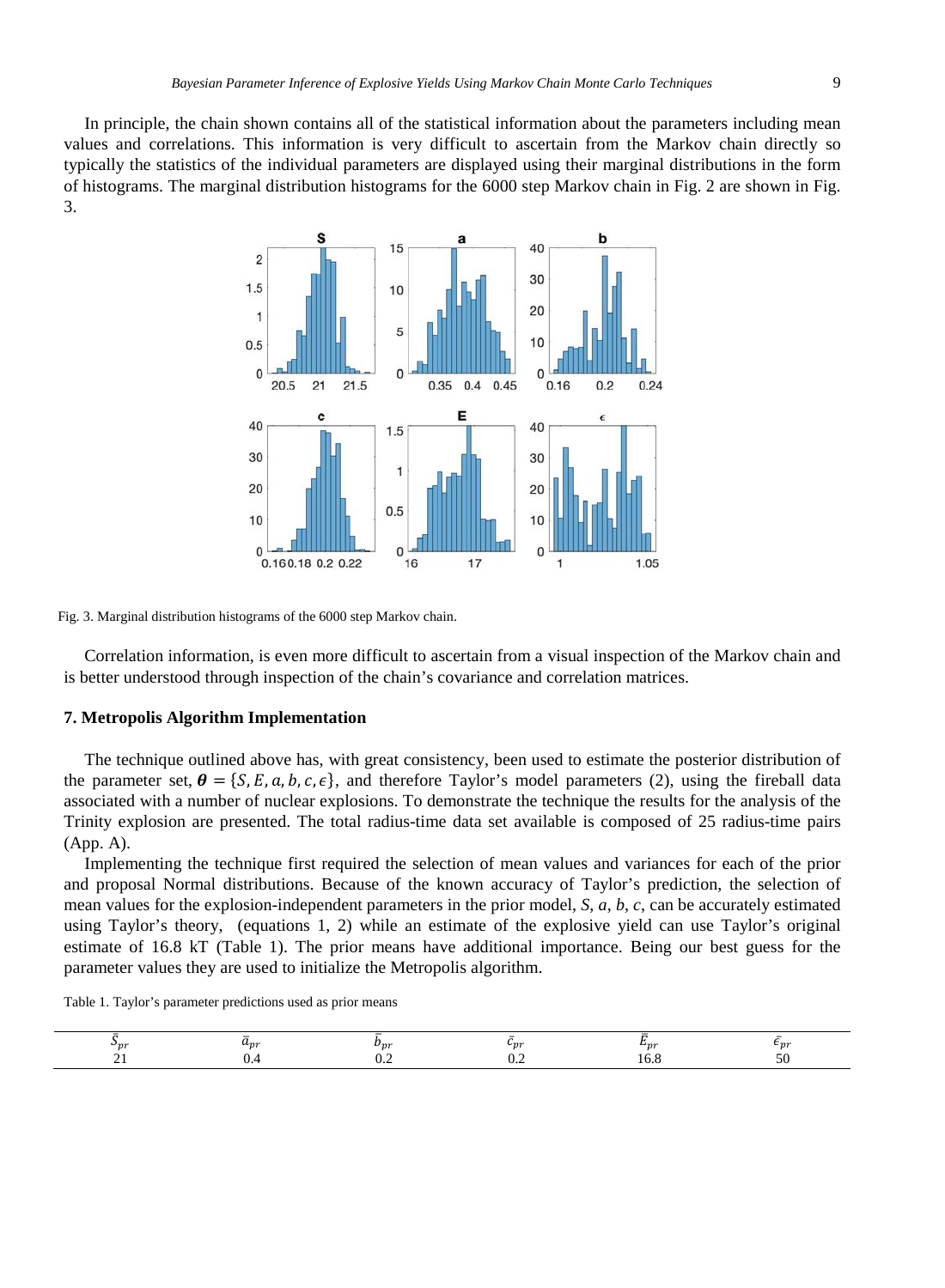Unlike mean values, little is known about the parameter's variances and correlations. For this reason, the parameters are assumed initially statistically independent and therefore uncorrelated. In addition, as in many instances, prior variance values were chosen based on intuition (Table 2).

Table 2. Prior variances.

| 1.0E0<br>.0E0<br>5F<br>.0E- $\sigma$<br>$0F_{\rm -2}$<br><u>ън.</u><br>1.VL<br>المسالين ك<br><u>_ _ _</u> | $v_{prs}$ | <b>P</b> <sub>pra</sub> | $v_{prb}$ | $\mathbf{v}_{prc}$ | $v_{prk}$ | $\mathsf{\nu}_{\mathsf{pre}}$ |
|-----------------------------------------------------------------------------------------------------------|-----------|-------------------------|-----------|--------------------|-----------|-------------------------------|
|-----------------------------------------------------------------------------------------------------------|-----------|-------------------------|-----------|--------------------|-----------|-------------------------------|

While the mean value of the proposal distribution is known, chosen as the current parameter set, the proposal variances were determined using scientific judgement and trial and error (Table 3). Realistically, each proposed parameter set should be reasonably "near" the current parameter set. For this reason, a trial set of proposal variances were chosen then varied systematically until a usable, stable, Markov chain was produced. The final proposal variances used in the MCMC simulation were,

Table 3. Proposal variances.

| $v_{\nu}$ | $v_{pa}$ | $\mathbf{v}_{pb}$ | $v_{nc}$ | $v_{\mu}$ | $\mathsf{\sigma_{De}}$ |
|-----------|----------|-------------------|----------|-----------|------------------------|
| .0E0      | . .OE-1  | $\Lambda$         | ΛF       | 0.0E      | .0E0                   |

Uncertainty in these parameters, and their effect on simulation results, was of concern. For this reason, the sensitivity of the posterior distribution to changes in the Metropolis algorithm's starting point was investigated. In the study, the Metropolis algorithm's initial parameter set was randomly perturbed a maximum of 50% from their initial values. The resulting Markov chains were recorded and shown to converge. An example from the study, for parameter *a* is shown in Fig. 4 with the red dots at step zero indicating ten randomly chosen initial parameter values. In every instance, each similarly perturbed Markov chain parameter converged to a common distribution. The dramatic change in the character of Markov chain component at step 100,000 is due to an adaptive change in the proposal covariance matrix which is discussed in more detail below.



Fig. 4. Parameter convergence example.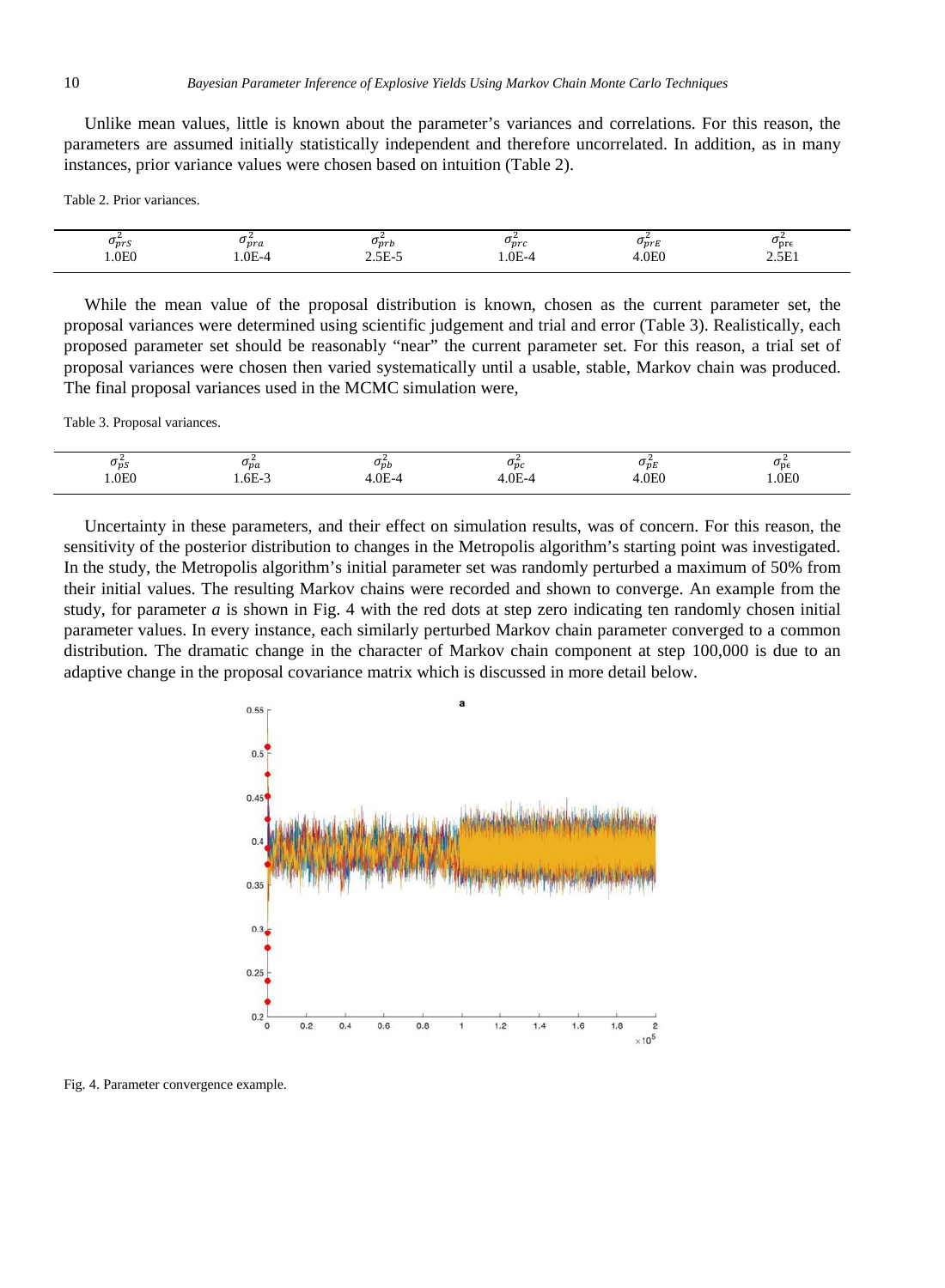#### **8. Results**

Using fireball radius-time data from the Trinity explosion, and the prior and proposal data defined above, an estimate of the parameter's posterior distribution was generated. To accomplish this three 200,000 step Markov chains were independently generated. During the simulation, each chain was divided into four segments. The first three segments were discarded and were only executed to improve the quality of the fourth segment which was retained for analysis.

The first segment, conservatively chosen and accounting for 25% of the chain (50,000 steps), termed "burnin," was a series of steps within which the chain was allowed to stabilize and reach some approximate equilibrium. The second segment (tune-in), accounting for 24.5% of the chain (49,000 steps), was used to generate an estimate of the chain's covariance. The estimated covariance was then used as the Metropolis algorithm's proposal covariance during the third and fourth segments of the chain. The third segment was a short 0.5% (1000 step) delay to allow any transients in the chain resulting from the covariance switch to dissipate. The fourth segment, accounting for the remaining 50% of the chain (collection), used the estimated covariance from the tune-in segment to generate improved, correlated steps. The three separate collection segments, one from each of the chains, were then combined to produce a composite Markov chain. The combination of the individual chain segments was justified by comparing their consistency within and across each chain, confirming that each chain had converged to the same distribution. The consistency check was performed by computing the chain segments' Gelman-Rubin statistic [14], which indicated convergence.

An example of a complete 200,000 step chain showing the burn-in, tune-in and collection segments separated by dashed lines is shown in Fig. 5. Early segments in several of the parameter's chain contributions show significant variation, indicating the utility of the burn-in period, while the change in the characteristics of the Markov chain resulting from the updated covariance matrix segment are dramatic and improve the Markov chain's exploration of the parameter space.



Fig. 5. One complete 200,000 step Markov chain showing burn-in, up to red dashed line, tune-in, between the red and green dashed lines, and collection, from the green dashed line until the end of the chain segment.

An example of a composite Markov chain constructed from three converged collection segments is shown in Fig. 6. Each parameter's contribution to the composite Markov chain was then used to generate their marginal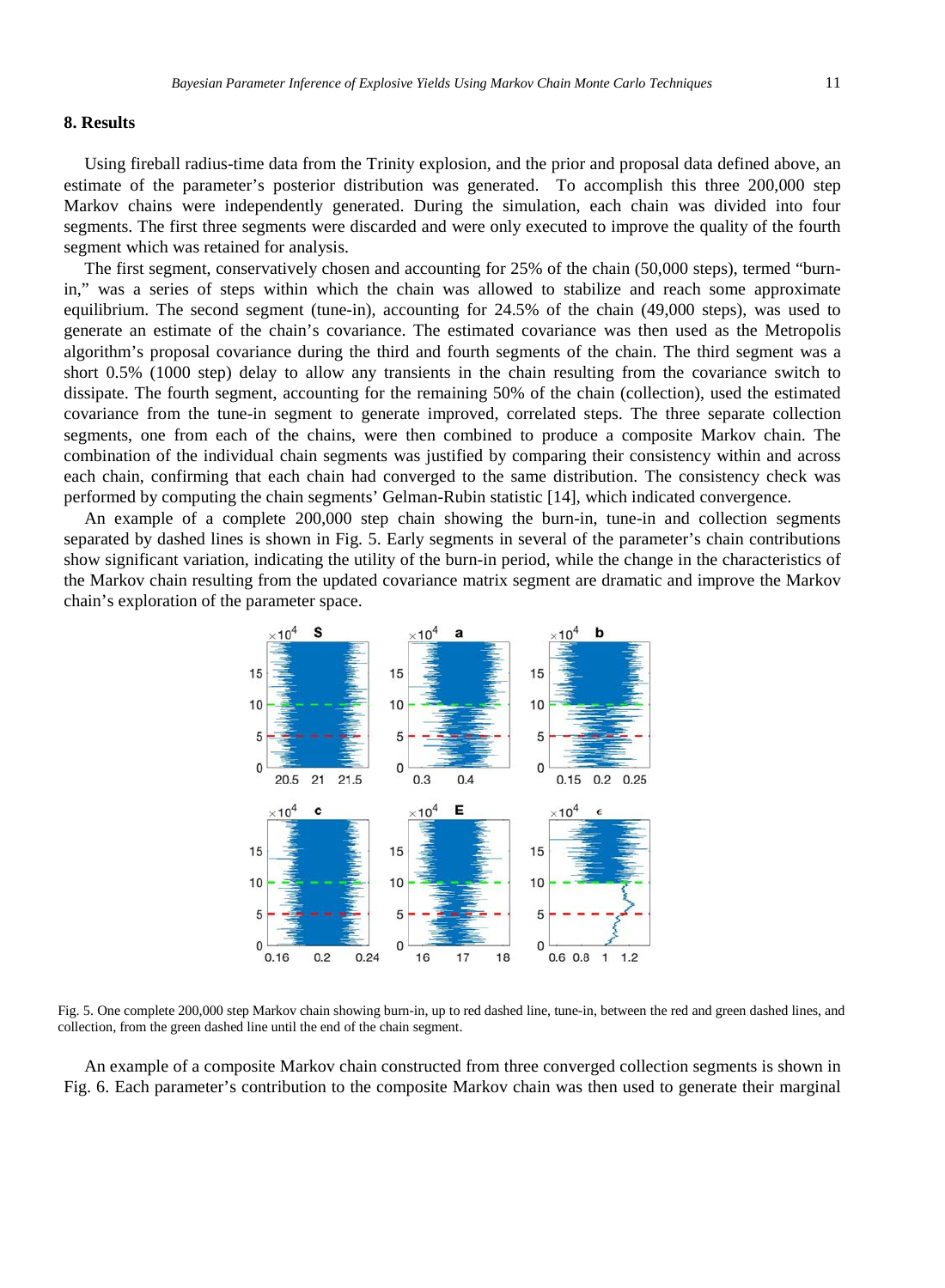distribution histogram, also shown in Fig. 6. Superimposed in red on the marginal distribution histograms are the parameters' prior distributions.



Fig. 6. Composite, 300,000 step Markov chain and their marginal distribution histograms. The red lines show the prior distribution proposed for each of the parameters.

A summary of the parameter statistics for the composite Markov chain, determined from the marginal distribution histograms, and their existing prior/estimated values, are shown in Table 4. A maximum aposteriori (MAP) set is provided as well. The MAP set is the parameter set whose values occur in combination to maximize the posterior. Because of the large data set the 95% confidence intervals for the different parameters, determined from the Markov chain, are essentially zero to the precision shown.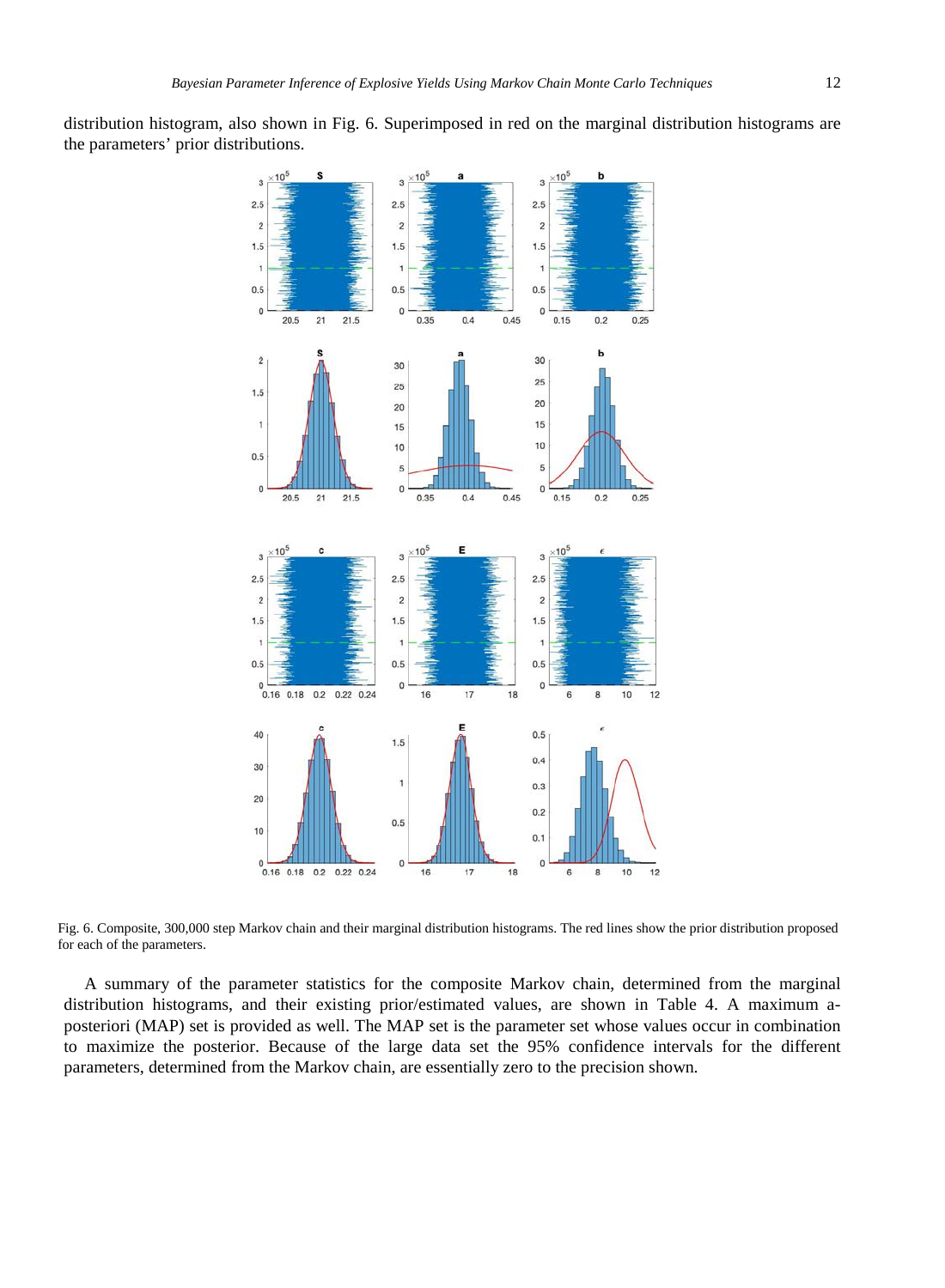| Parameter          | Average           | St. Dev.  | <b>MAP</b> | <b>Prior Estimate</b> |
|--------------------|-------------------|-----------|------------|-----------------------|
|                    | $21.0 \pm 0.000$  | 1.99E-1   | 21.0       | 21.0                  |
| a                  | $0.390\pm0.000$   | 1.30E-2   | 0.391      | 0.4                   |
|                    | $0.202 \pm 0.000$ | 1.40E-2   | 0.199      | 0.2                   |
| $\curvearrowright$ | $0.200 \pm 0.000$ | 1.00E-2   | 0.200      | 0.2                   |
| E                  | $16.8 \pm 0.00$   | $2.51E-1$ | 16.8       | 16.8                  |
|                    | $7.72+0.000$      | 8.74E-1   | 7.76       | 10                    |

Table 4. Parameter statistics

While mean values and confidence intervals are of interest most unique to the analysis are the covariance and correlation matrices of the composite Markov chain's parameters, examples of which are shown in Tables 5 and 6.

The covariance matrix, Table 5, is of interest because the magnitude of the off-diagonal terms quantifies the degree of dependence of one parameter on another. The magnitude of each correlation term is, however, scaled by the general magnitude of the parameters considered.

Table 5. Parameters' covariance matrix.

|            | S        | a           | b             | C        | Е             | $\epsilon$    |
|------------|----------|-------------|---------------|----------|---------------|---------------|
| S          | 3.97E-02 | $-1.13E-04$ | $-5.45E - 04$ | 4.94E-06 | 4.13E-04      | $-3.29E - 04$ |
| a          |          | 1.56E-04    | $-1.51E-04$   | 1.95E-08 | $-4.98E - 05$ | 2.53E-04      |
| b          |          |             | 2.04E-04      | 6.77E-07 | $-2.17E-04$   | $-2.71E-04$   |
| с          |          |             |               | 9.92E-05 | $-1.68E-05$   | $-3.71E-05$   |
| E          |          |             |               |          | 6.29E-02      | $-1.31E-03$   |
| $\epsilon$ |          |             |               |          |               | 7.64E-01      |

Table 6. Parameters' correlation matrix. The largest off-diagonal terms (>1x10-1) are shown in red.

|            | S        | a           | b             | с        | Ε           | $\epsilon$    |
|------------|----------|-------------|---------------|----------|-------------|---------------|
| S          | 1.00E+00 | $-4.55E-02$ | $-1.91E - 01$ | 2.49E-03 | 8.29E-03    | $-1.89E-03$   |
| a          |          | 1.00E+00    | $-8.46E - 01$ | 1.57E-04 | $-1.59E-02$ | 2.31E-02      |
| b          |          |             | 1.00E+00      | 4.75E-03 | $-6.05E-02$ | $-2.17E-02$   |
| с          |          |             |               | 1.00E+00 | $-6.73E-03$ | $-4.26E - 03$ |
| E          |          |             |               |          | 1.00E+00    | $-5.98E - 03$ |
| $\epsilon$ |          |             |               |          |             | 1.00E+00      |

As a result, comparison between covariance terms for the purpose of determining the relative strengths of their effects from one parameter to another is difficult. For this reason, the correlation matrix, Table 6, is considered because it more directly shows the relative influence of each parameter on the others as each correlation coefficient has been normalized. The largest off-diagonal correlation term  $(>1x10^{-1})$  is shown in red. Consequently, the exponents *a* and *b* and the parameters *b* and *S* are most strongly correlated. Of particular interest is the lack of a strong correlation between *E* and *b*. Strictly speaking parameters *E* and *b* are potentially unidentifiable, in combination producing a single value. For this reason, it was expected that there would be an anti-correlation between the two parameters which was not observed anti-correlation between the two parameters which was not observed.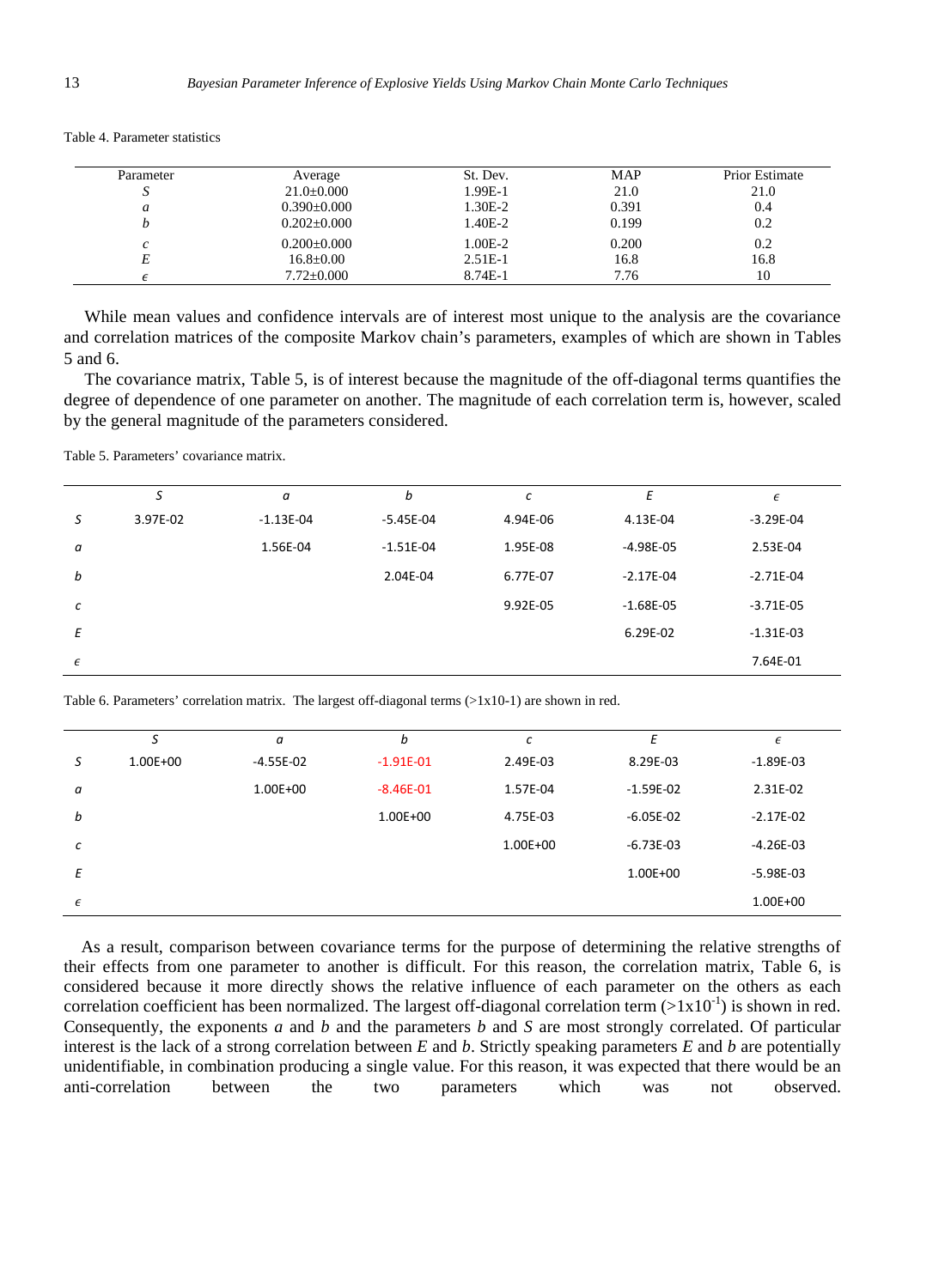# **9. Discussion**

In general, the Bayesian MAP parameter values (Table 4) are consistent with Taylor's theoretical predictions (Table 1) except for the parameter *a* which is found to different significantly from Taylor's prediction. With a value of  $a_{MAP} = 0.391$  the Bayesian estimate differs from Taylor's prediction of 0.4 by 0.009 (2.3%). While not large in absolute terms or relative to the parameter's Markov chain standard deviation  $\sigma$  (0.692 $\sigma$ ) the value is estimated with considerable precision strongly supporting the observed difference.

The significance of *a*'s deviation from Taylor's model prediction is most dramatically demonstrated by plotting the theoretical model predictions for *R* vs. *t* (equation 2) using both Taylor's parameter predictions (Table 1) and the Bayesian MAP values (Table 4) versus the observed data (App A). The resulting plot (Fig. 7) shows a good match between both models and the observed data at early times but significant deviations between Taylor's model and the observed data at late times. In contrast, the model using the MAP parameter values much more closely follows the observed data for all times. This deviation is not unexpected as the parameter *a* is the exponent of the independent time variable, *t*.



Fig. 7. Radius versus time data and model predictions showing both the MAP and mean fit (nearly indistinguishable).

This indicates the importance of the parameter *a* in the radius-time model and shows the dramatically improved fit to the measured data provided by the model using  $a_{MAP}$ . This difference is also significant in that the value for *a*, traditionally assumed to be 0.4, is the basis for the most commonly used methods for explosive yield determination. In addition, the lower value predicted for  $a_{MAP}$  is supported by the more detailed fireball expansion theory of Porzel [19] which predicts *a* to be 0.372.

While the point-wise MAP estimates provide insight into the optimum parameter values, Bayesian parameter variation is still present due to the expected variation in the parameter set along the Markov chain. An indication of this variability is shown in Fig. 8 where 50 radius-time model predictions, generated using 50 parameter sets chosen randomly from the composite Markov chain, are shown, Fig. 8. This plot, while showing considerable variation is centered around the MAP model prediction and observed Trinity data set analyzed.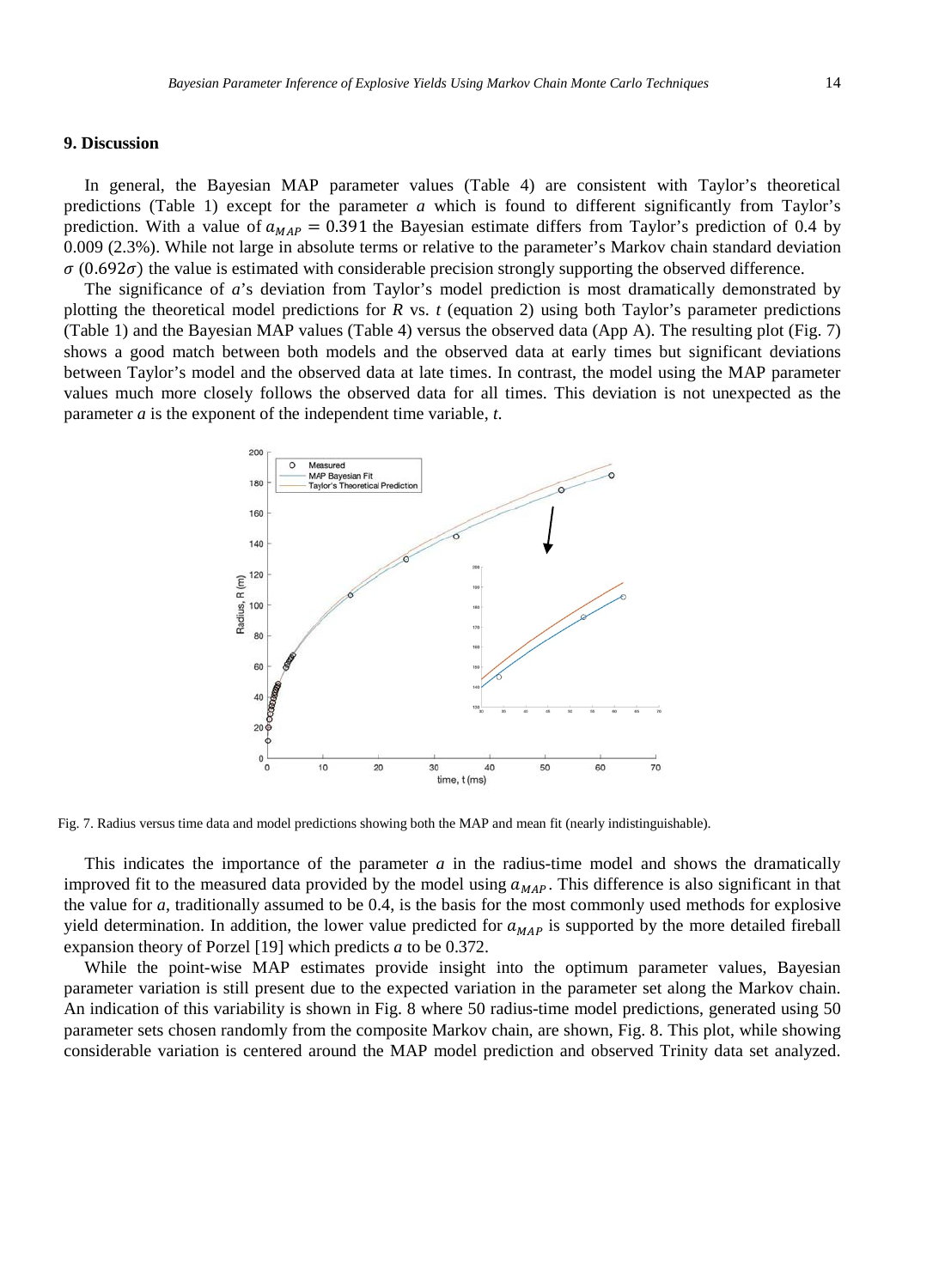

Fig. 8. Radius versus time data and model predictions for 50 random parameter sets chosen from the composite Markov chain.

Parameter's covariance and correlation matrices, as derived from the Markov chain, are presented in Table 5 and Table 6. In general, correlation coefficients are low, typically less than  $\pm 10^{-2}$ . Two correlation coefficients are, however, considerably larger in magnitude than the others (shown in red in Table 6). The values indicate unusually large anti-correlations between parameters *b* and the parameters *S* and *a*. The anti-correlation between *b* and *S* seems the less interesting of the two as the parameter *b* is the exponent of *E* (equation 2), combining to produce what is effectively a multiplicative constant, as is the parameter *S*. They vary inversely with respect to each other in effect canceling each other out. The more provocative anti-correlation is the one between parameters *a* and *b*. The parameter *a*, as previously discussed, is particularly important as the exponent of the independent time variable, *t*. The significance of its anti-correlation with b is, however, unclear at this time.

Also, of interest, and interpretable from the data provided, is the degree to which the data, versus the prior distribution, influences the Markov chain. This interplay can be observed by comparing each parameter's marginal distribution histogram to the assumed prior distribution. Looking at Fig. 6 it can be concluded that the posterior marginal distributions of parameters *S*, *c* and *E* are dominated by the prior information because of the excellent match between the MCMC parameter marginal histograms and the prior distributions (red lines). The opposite is true of *a*, *b* and  $\epsilon$  where the Fig. 6 shows that the final posterior marginal distributions differ significantly from the assumed prior distribution. This indicates that the data had a strong influence on these elements of the Markov chain. That *a* and *b* are strongly influenced by the data and strongly anti-correlated is intriguing but any connection is impossible to infer given the data at hand.

## **10. Conclusion**

The Bayesian MAP parameter estimates computed support Taylor's radius-time model prediction except for significant deviations in the parameter *a*. While the deviation is small, its impact is found to be significant for the prediction of fireball radii at late times. This is largely due to *a*'s role as the exponent of the independent time variable, *t*. In addition, parameters *a* and *b* were found to be significantly anti-correlated and, as indicated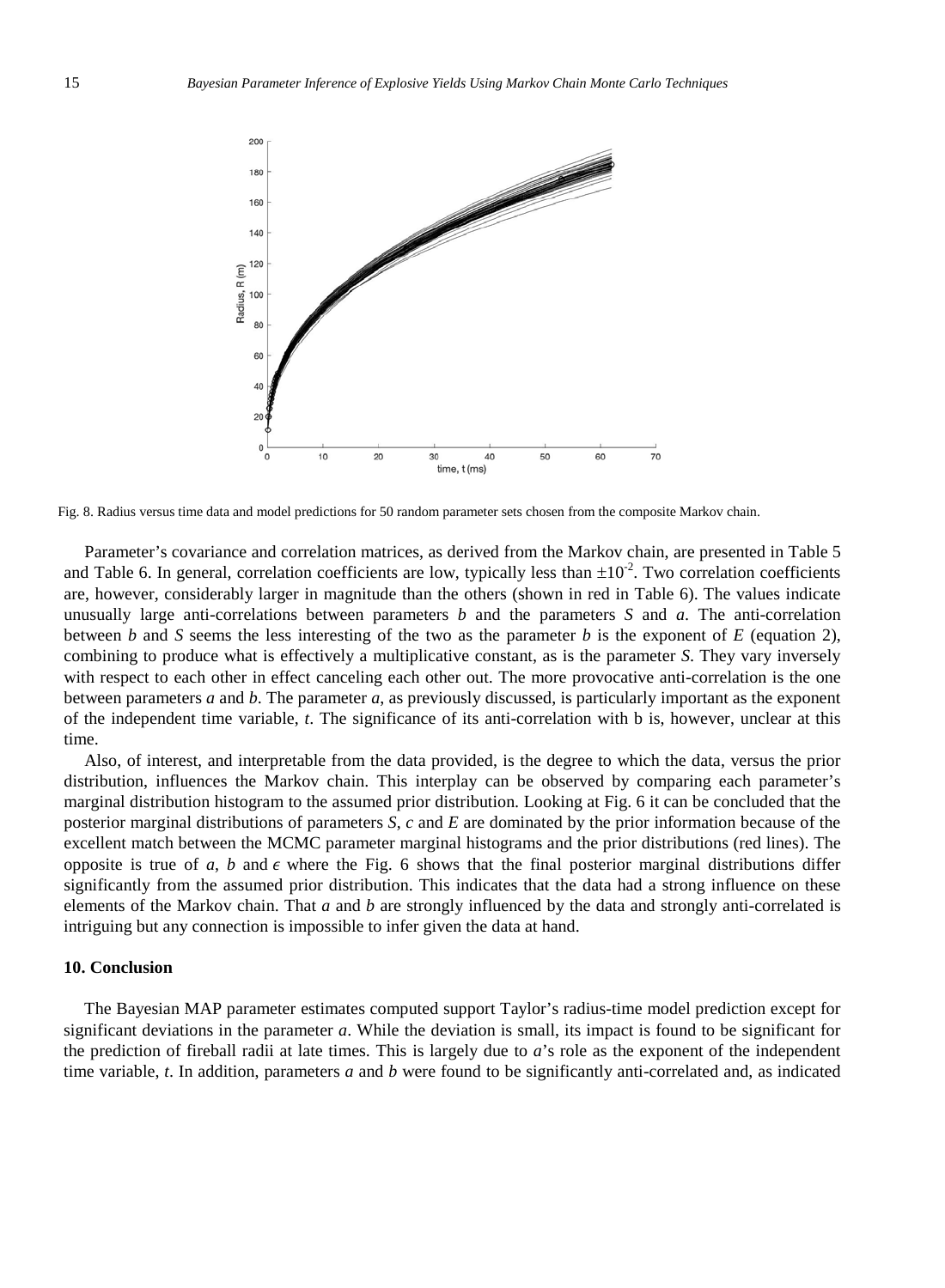by the Markov chain, strongly influenced by the data set analyzed. The implication of these results in unclear and will require addition analysis to explain.

## **Acknowledgement**

The author would like to acknowledge the support of the Defense Threat Reduction Agency/ Nuclear Science and Engineering Research Center under MIPR HDTRA1929144.

#### **References**

- [1] Mack JE. U.S. Atomic Energy Commission. Semi-popular motion-picture record of the Trinity explosion. Oak Ridge, TN: Atomic Energy Commission; 1946.
- [2] Taylor GI. The Formation of a Blast Wave by a Very Intense Explosion. I. Theoretical Discussion Proceedings of the Royal Society of London, Series A, Mathematical and Physical Sciences 1950; 201:159- 174.
- [3] Taylor GI. The Formation of a Blast Wave by a Very Intense Explosion. II. The Atomic Explosion of 1945 Proceedings of the Royal Society of London, Series A, Mathematical and Physical Sciences 1950; 201:175- 186.
- [4] Bethe HA and Fuchs K. Measurement of Nuclear Bomb Efficiency by Observation of the Ball of Fire at Early Stages Los Alamos Scientific Laboratory, Tech. Rep. LA-516; 1946.
- [5] Gallant AR. Nonlinear regression. The American Statistician 1975; 29:73-81.
- [6] Kass RE. Nonlinear regression analysis and its applications. Journal of the American Statistical Association 1990; 85:594-596.
- [7] Casella G., and Berger R. Statistical inference. Belmont, CA: Brooks/Cole Cengage Learning; 2017.
- [8] Boos D., and Stefanski L. Essential statistical inference: Theory and methods (Springer texts in statistics, v. 120). Dordrecht: Springer; 2012.
- [9] Wasserman L. All of statistics: A concise course in statistical inference (Corrected second print. ed., Springer texts in statistics). New York: Springer; 2010.
- [10] Fahrmeir L. Kneib T, Lang S, and Marx,B. Regression. Berlin: Springer-Verlag; 2007.
- [11] Wakefield J. Bayesian and frequentist regression methods (Springer series in statistics). New York: Springer; 2013.
- [12] Seber G.A, and Wild CJ. Nonlinear regression analysis. New York: John Wiley and Sons; 1989.
- [13] Bernardo JM, and Smith AF. Bayesian theory. New York: John Wiley and Sons; 2009.
- [14] Gelman,A, Carlin JB, Stern HS, and Rubin DB. Bayesian data analysis. Chapman and Hall/CRC; 2013.
- [15] Metropolis N, Rosenbluth AW, Rosenbluth MN, Teller AH, and Teller E. Equation of state calculations by fast computing machines. The Journal of Chemical Physics 1953; 21, 1087.
- [16] Hastings WK. Monte Carlo sampling methods using Markov chains and their applications. Biometrika 1970; 57:97-109.
- [17] Box GE, and Tiao GC. Bayesian inference in statistical analysis (Vol. 40). New York: John Wiley & Sons; 2011.
- [18] Denison DG, Holmes CC., Mallick BK., and Smith AF. Bayesian methods for nonlinear classification and regression (Vol. 386). New York: John Wiley and Sons; 2002.
- [19] Porzel FB, Rate of Growth of Atomic Fireballs Los Alamos Scientific Laboratory, Tech. Rep. LA-1214, Unclassified, Distribution Unlimited; 1951.